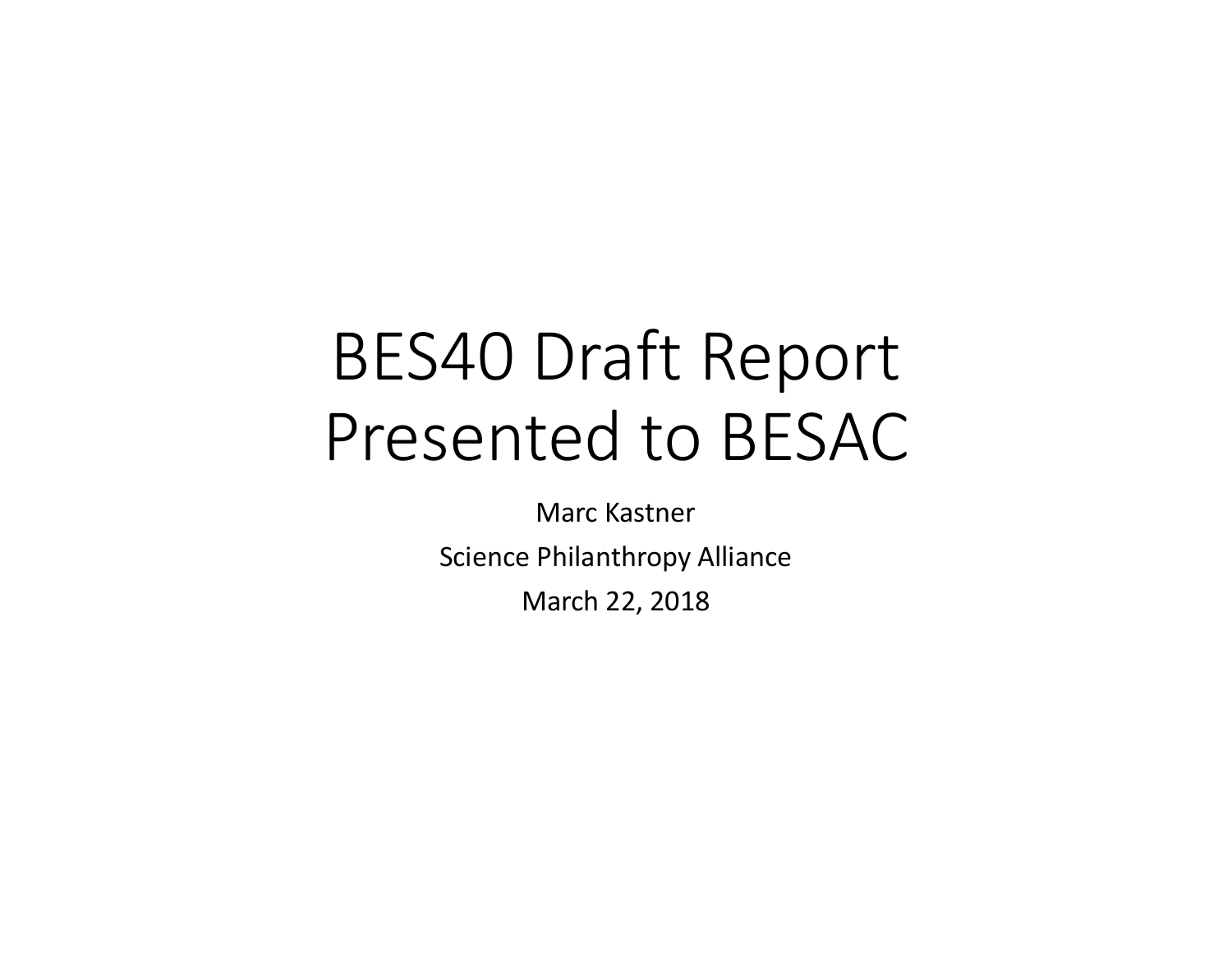## Charge for BES40

- The report should highlight a few outstanding examples of major scientific accomplishments emerging from BES support that have shaped the fields of BES research, with an eye toward learning from these examples to motivate BES investment strategies for the future.
- The report should provide technical details as needed for context but should be primarily concerned with the essence of each story as it relates to the larger progress of science.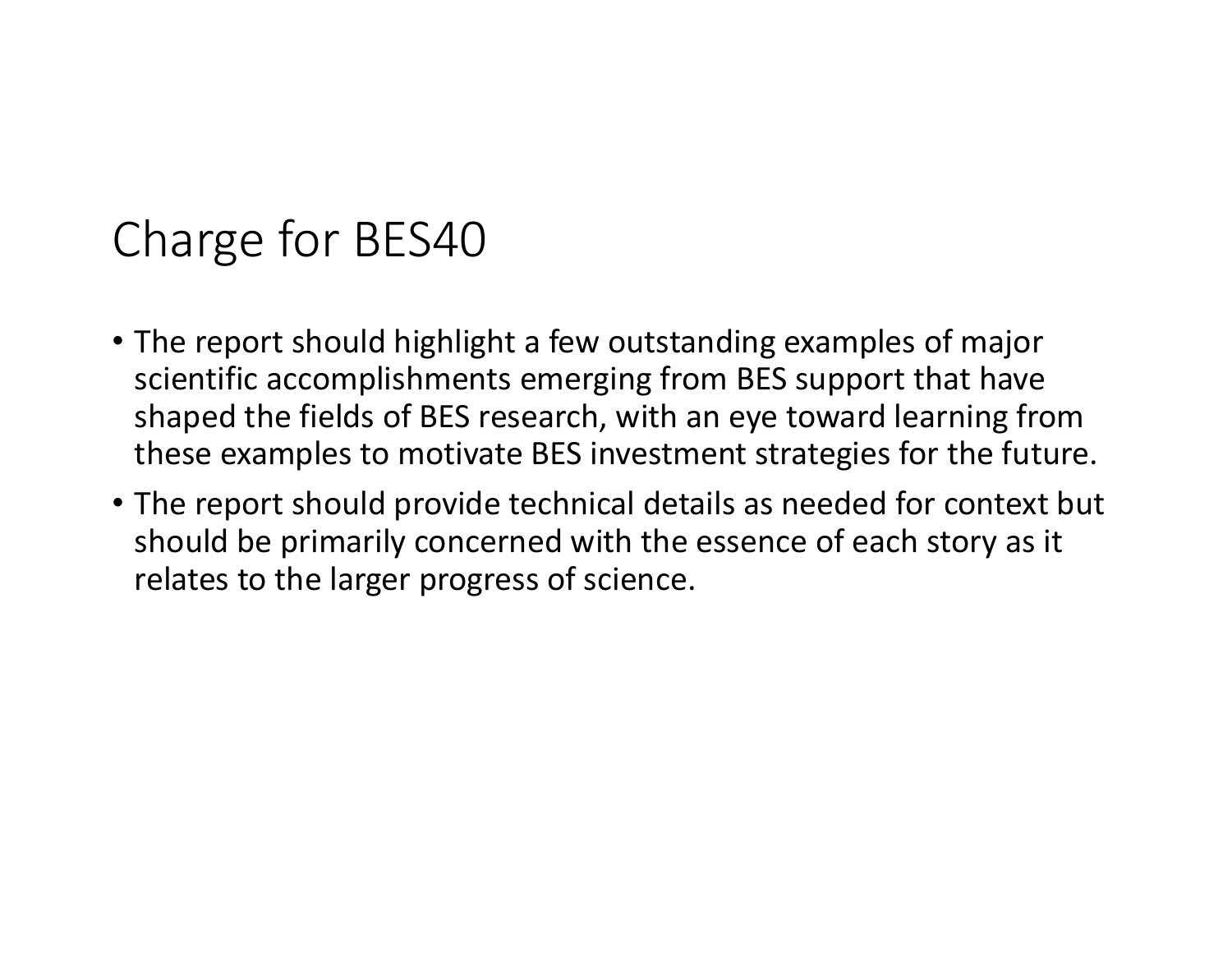# Charge continued

- What are the major scientific accomplishments that have shaped the BES-supported disciplines in the past 40 years? How has BES contributed to these advances?
- What impacts have these advances had on the Department's missions in energy, environment, or security?
- What are the key aspects of the BES investment strategy that have had the greatest impacts?
- Looking to the future, and building on the Grand Challenge reports, identify research areas and funding strategies to pursue those areas that could further strengthen BES in serving the DOE's missions.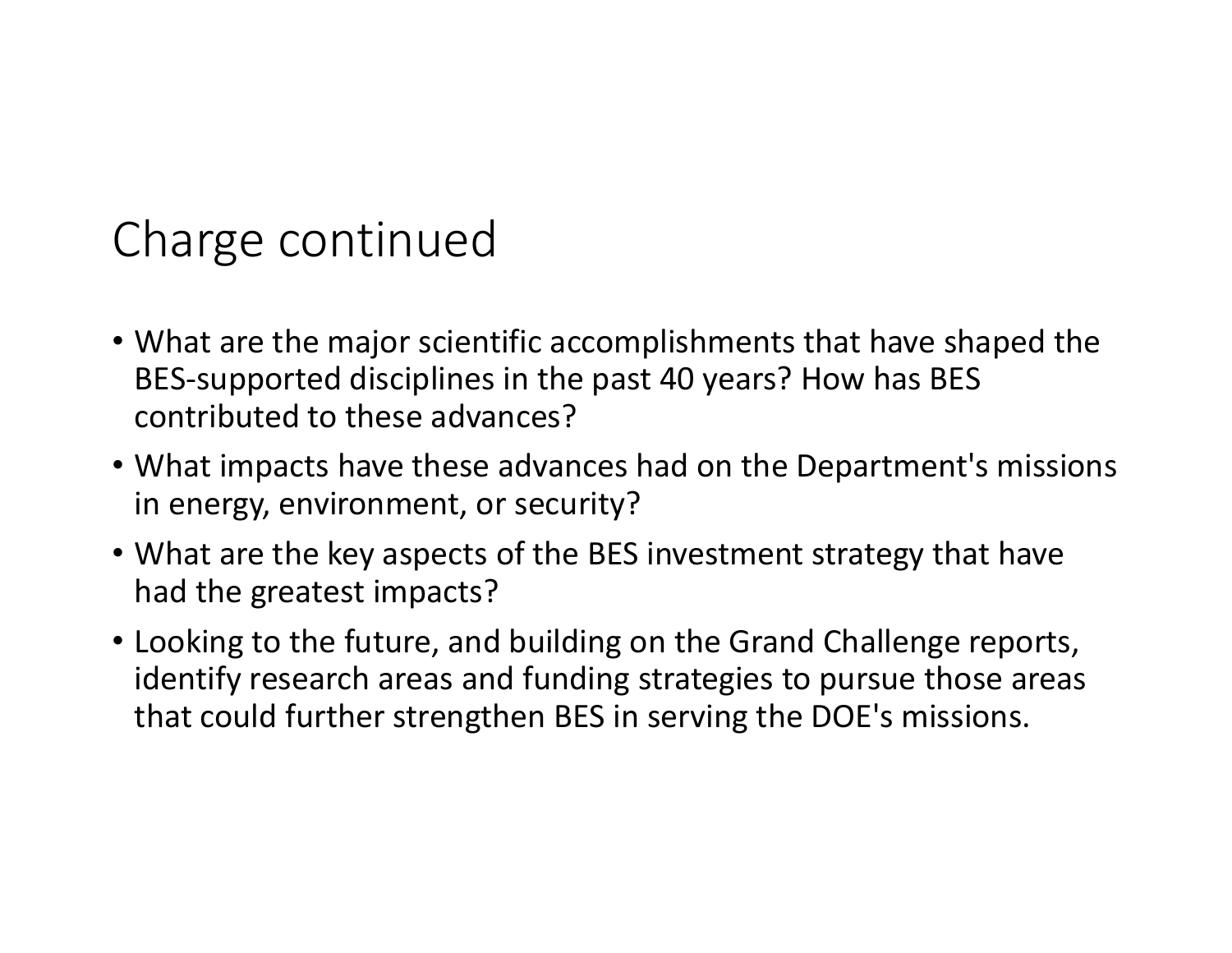# BES40 Subcommittee

| Paul Alivisatos - UC Berkeley | Zachary Lemnios--IBM                       |
|-------------------------------|--------------------------------------------|
| George Crabtree-Argonne NL    | Despina Louca-U Virginia                   |
| Cynthia Friend-Harvard        | Thomas Mason-Battelle                      |
| William Happer-Princeton      | Paul McEuen-Cornell                        |
| Eric Isaacs-U Chicago         | Monica Olivera de la Cruz                  |
| Brian Kobilka - Stanford      | Ian Robertson-U Wisconsin Madison          |
|                               | Stephen Wasserman-Eli Lilly Corp           |
| Persis Drell-Stanford         | Marc Kastner-Science Philanthropy Alliance |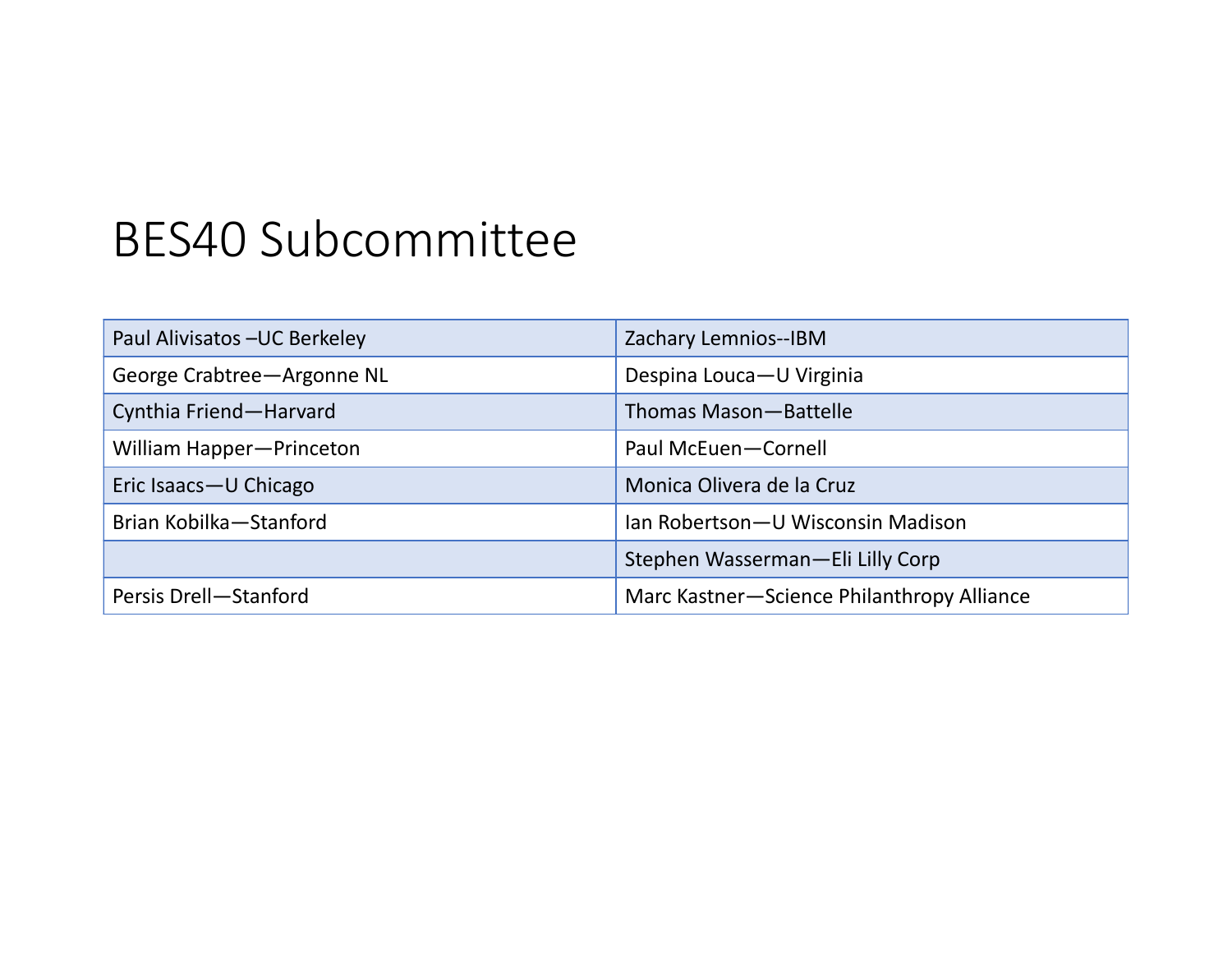## Process for Preparation of Stories

- Stories were solicited from the BES community: >1700 emails sent, 65 submissions received
- The subcommittee met in October to decide on first 9 stories to write—in most cases these were not identical to any submitted, but based on ideas in them
- Also in October MK met with 11 congressional staff members, two administration staff members and two former staffers getting advice on how to write the stories in the most effective ways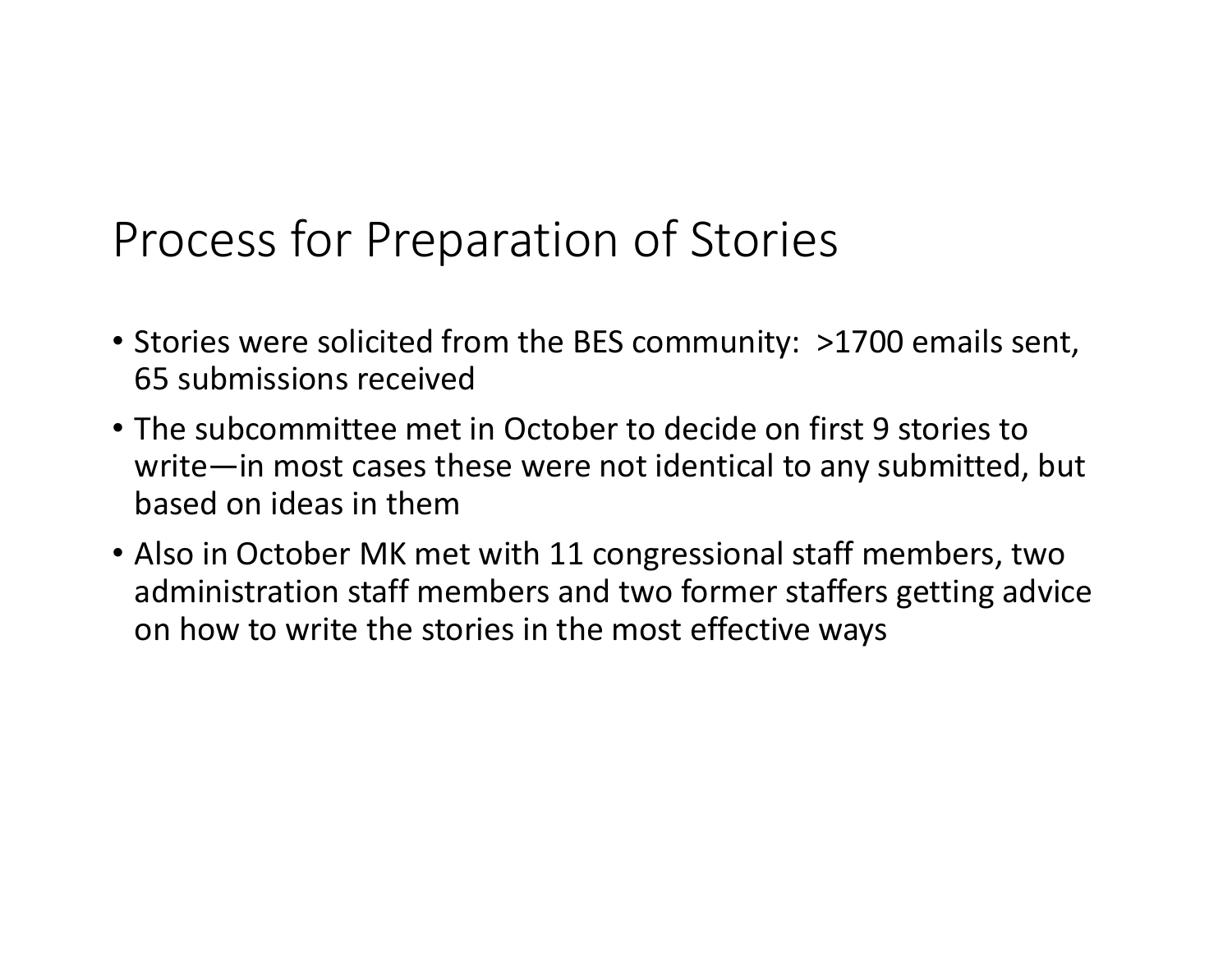#### Process continued

- Al Hammond interviewed experts recommended by the subcommittee members and BES to write a first draft
- This draft was reviewed by a subcommittee member for accuracy and clarity and by BES staff for accuracy of attribution of BES support
- The draft version after inclusion of suggestions of these referees was posted to the workshop website for comment by the broad community
- A workshop was held in the DC area on January at which we heard proposals for additional stories and proposals were made for recommendations to be included in the report
- At a meeting in February the subcommittee made suggestions for improvements to the stories and finalized the draft recommendations; each story was reviewed by a second subcommittee member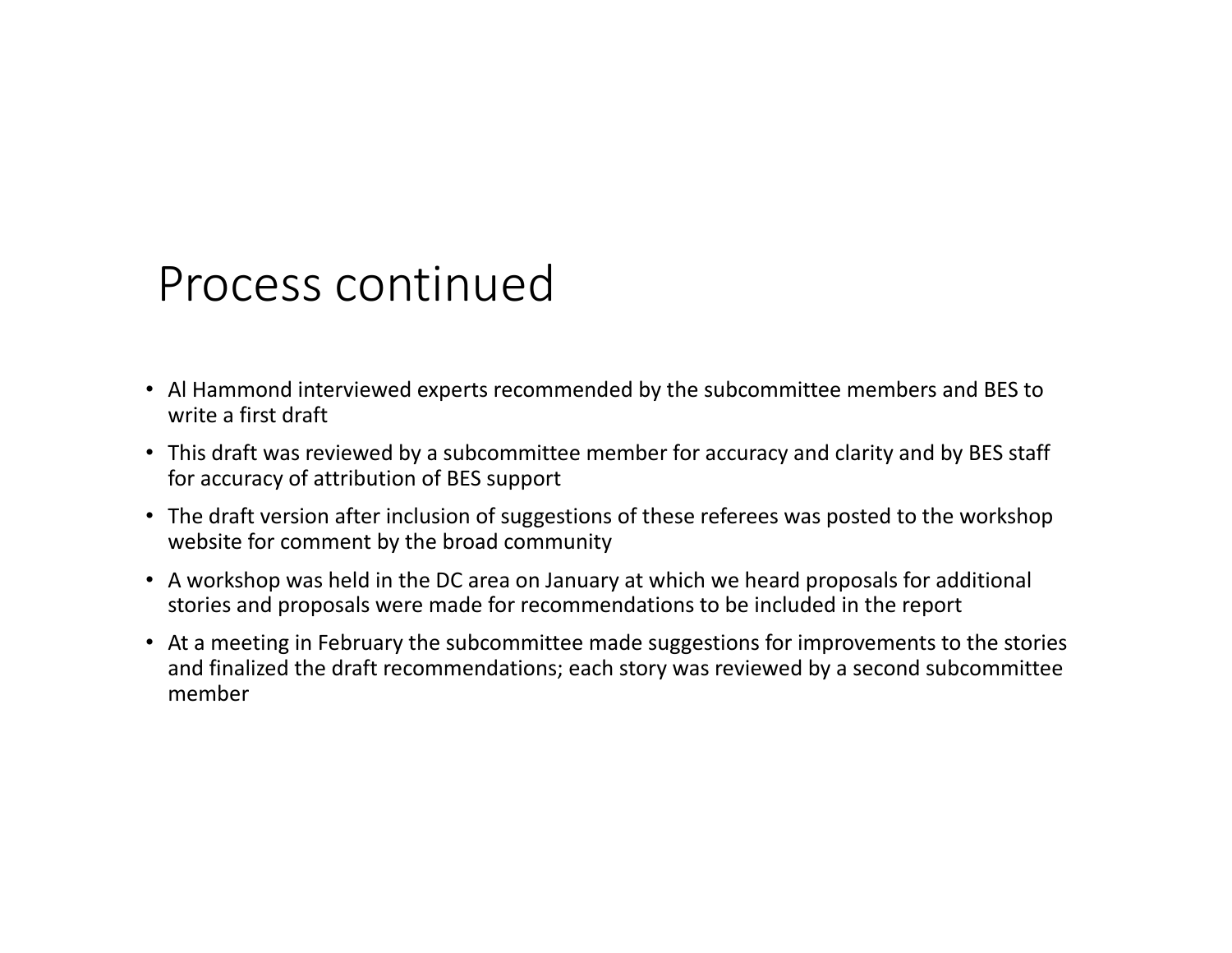## Goals for Stories

- Make BES supported research exciting and important in human (not just scientific) terms. This leads us to often begin with technology that affects people's lives.
- Make stories simple and easy to read—short, no jargon
- Select stories that illustrate BES mission and mechanisms (e.g. facilities, individual investigator, multi-investigator)
- Select topics that are characteristic of BES research without trying to be comprehensive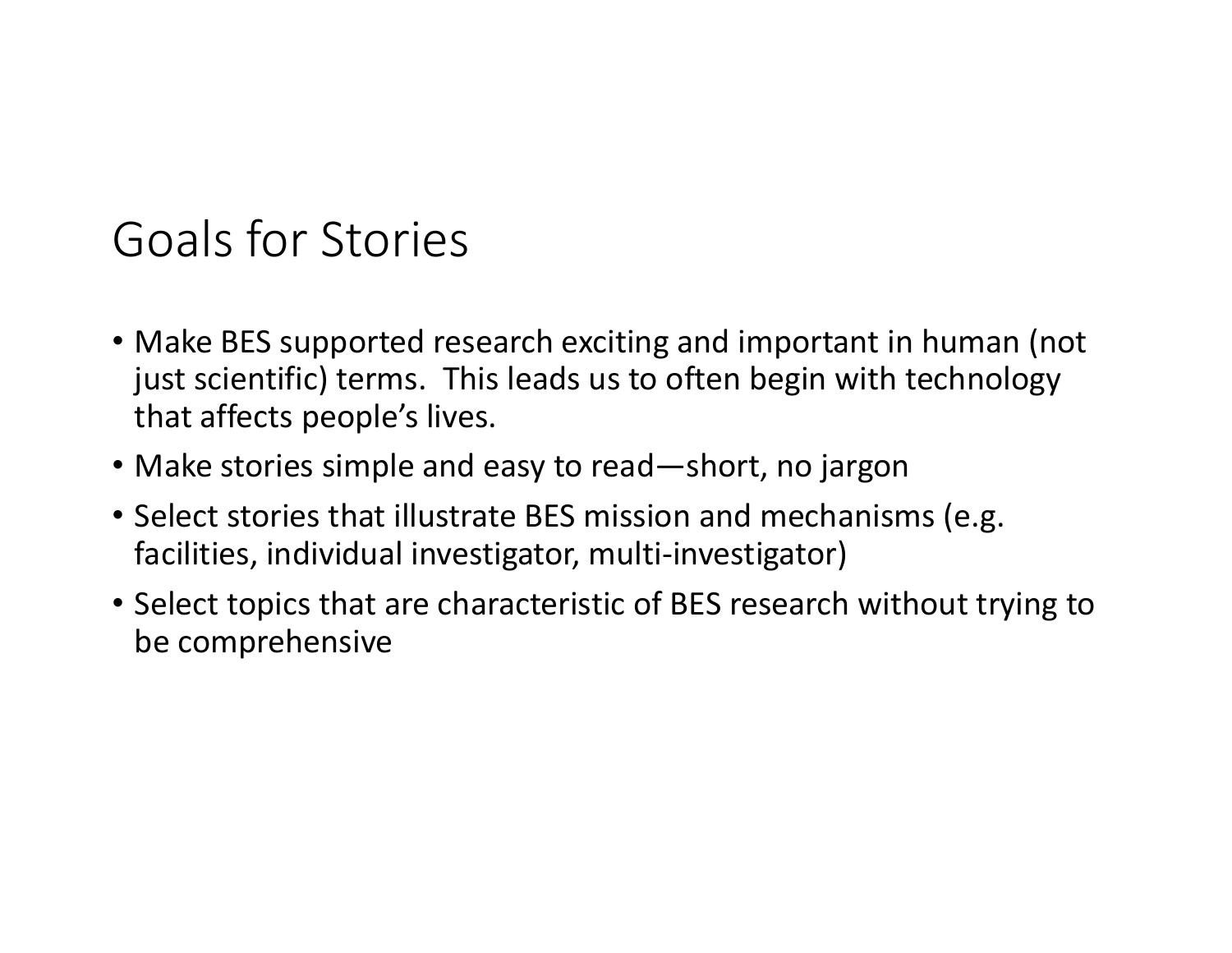#### Thanks to

- SLAC—hosted our two meetings and is managing the financial aspects
- Al Hammond—writing the stories, choosing images, supervising layout
- Scientists who have given Al the material on which stories are based
- BES staff who provided Al with the contacts he needed and carefully read drafts to insure that BES's contribution was accurately described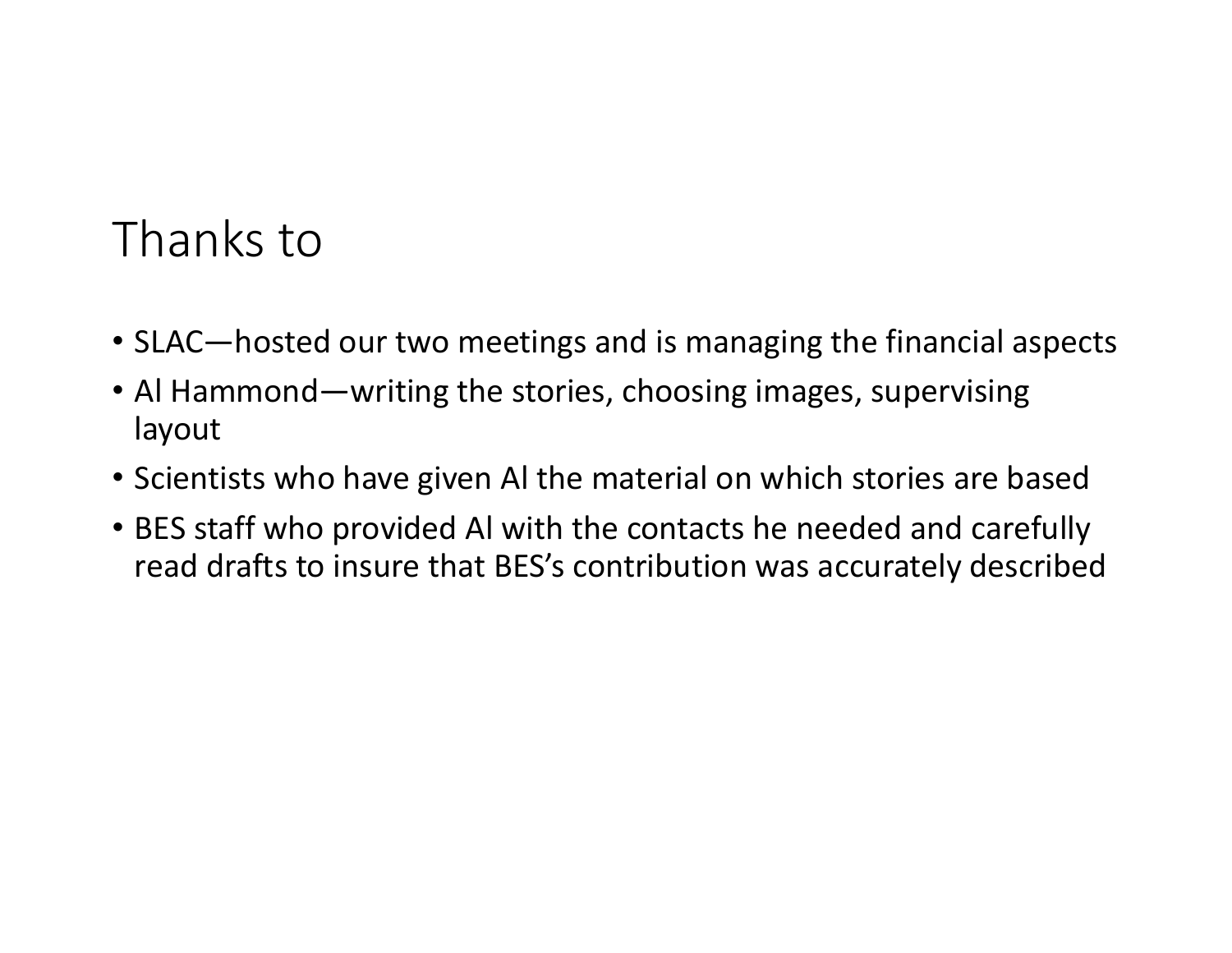#### Research Sources

- **Semiconductor science**: Bill Tumas (NREL), Peter Green (NREL), Nancy Haegel (NREL), Dan Friedman (NREL), Angelo Mascarenhas (NREL), Jeff Tsao (Sandia)
- **Tough Stuff**: John Sarrao (LANL). Carlos Tome (LANL), Steve Zinkle (U.Tennessee-<br>Knoxville), Gary Was (U. Michigan), Rusty Gray (LANL), Armand Beaudoin (U. Illinois), Jim Roberto (ORNL)
- **Superconductivity**: Malcolm Beasley (Stanford U.), Wai Kwok (ANL)
- **HPC**: Thom Dunning (PNNL), Laura Gagliardi (U. Minnesota), Jackie Chen (Sandia), David Dixon (U. Alabama), Jens Nørskov (Stanford/SLAC), Al Wagner (ANL), Malcolm Stocks (ORNL), Kristin Persson (LBNL/UC-Berkeley)
- **Making A Difference**: Nai-Cheng Yeh (Caltech); Mauricio Terrones (Penn State University); Millie symposium at MIT
- **Materials science**: Jim Misewich (BNL), Mike Norman, (ANL), Delia Milliron (Heliotrope, UT, Austin), Robert Tenent (NREL), Marc LaFrance (DOE, EERE)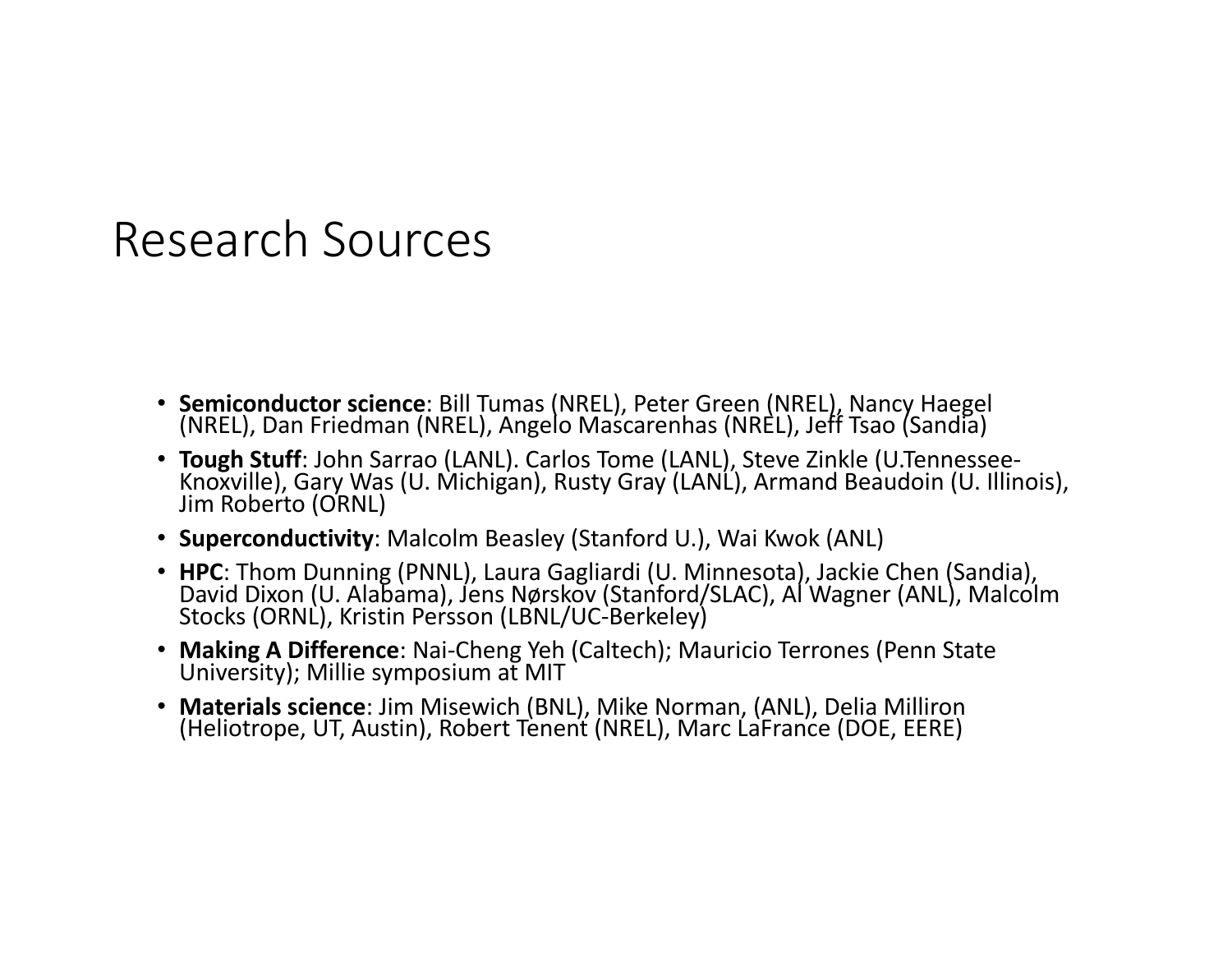#### Research Sources

- **Bioscience**: Janet Smith (U. Michigan), Robert Fischetti (ANL), (since he is on the subcommittee, suggest putting him on the subcommittee grouping), Lisa Keefe (INCA), Thomas Steitz (Yale), Carolyn Larabell (UCSF).
- **Nanoscience**: Peter Denes (LBNL), Jeff Neaton (LBNL), Melissa Summers (LBNL), Jennifer Lewis (Harvard), Shimon Weiss (UCLA), Patricia Dehmer (DOE, retired)
- **Quantum Computing**: John Clarke (UC Berkeley), Joel Moore (UC- Berkeley/LBNL).
- **Waste Clean Up**: Michelle Buchanan (ORNL), Bruce Moyer (ORNL), John Zachara (PNNL)
- **Chemical Industry**: Robert Grubbs (CalTech), Richard Schrock (MIT),
- **Research Facilities**: Paul Langan (ORNL), Stephen Streiffer (ANL), John Hill (BNL)